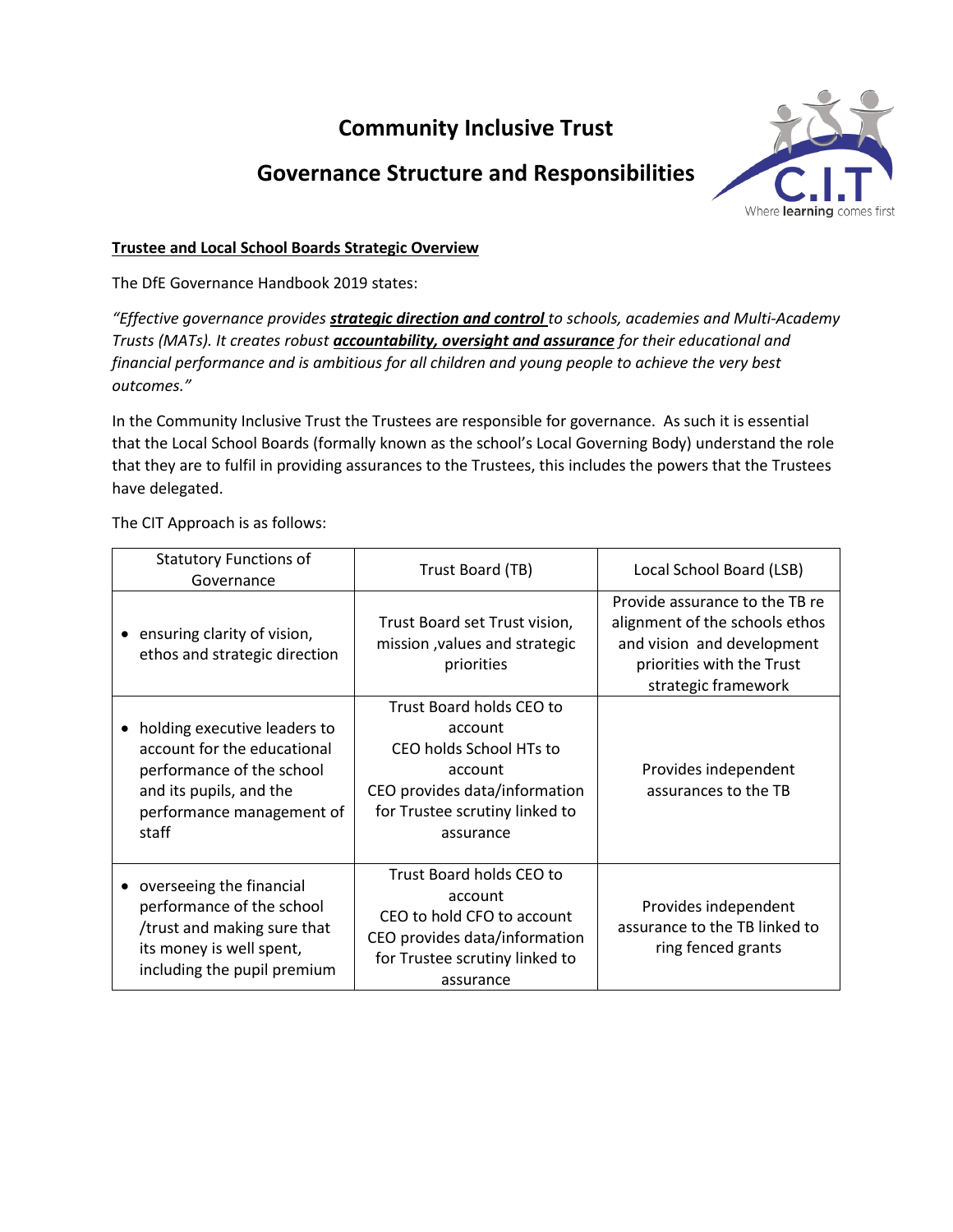#### **Areas of Assurance delegated to LSBs**

In broad terms the LSB will provide assurances to the Trustees in the following areas:

**Assurance - Local School Boards reported to Trust Board**

Effectiveness and compliance of the schools **safeguarding** provision

The appropriateness (intent) of the school's **curriculum**

The impact of the curriculum on **pupil's learning and development** – including in mainstream SEND pupils

The appropriate use of **pupil premium funding and other ring fenced funding**

The appropriateness of the school's **development priorities**

The effectiveness of the school's **stakeholder engagement** work

The manifestation of the Trust's values in the **ethos** of the school

The progress being made by the school in **addressing issues identified by 'health checks'**

Effectiveness and compliance of the school's **health and safety** provision

The links between the school **spending plans** and their development priorities

These assurances are given to the Trust using the LSB School On A Page (SOAP) document. In this document the areas of assurances are broken down and RAG rated so that Trustees are able to take a strategic view of strengths and areas to develop within each school.

#### **The 6 Cs**

The Trust also seeks assurances of the 6 Cs:

- 1. **Confidence** (Assurances as already stated)
- 2. **Community** How have you ensured that the school is at the heart of its community and maximises the potential of what the community has to offer its pupils?
- 3. **Concerns** How have you ensured that transparent mechanisms are in place for staff, pupils and parents to express their concerns and, when appropriate, to act as an independent local point of contact for signposting people to the right channels for dealing with their issues?
- 4. **Celebration** How have you ensured that celebrating staff, pupils and parents remain a priority for the school? To lead on initiatives to promote and celebrate achievements within the school or more widely?
- 5. **Communication** How have you ensured that you work with staff, pupils and parents to make sure that the school effectively communicates to all stakeholders, so that everyone feels part of